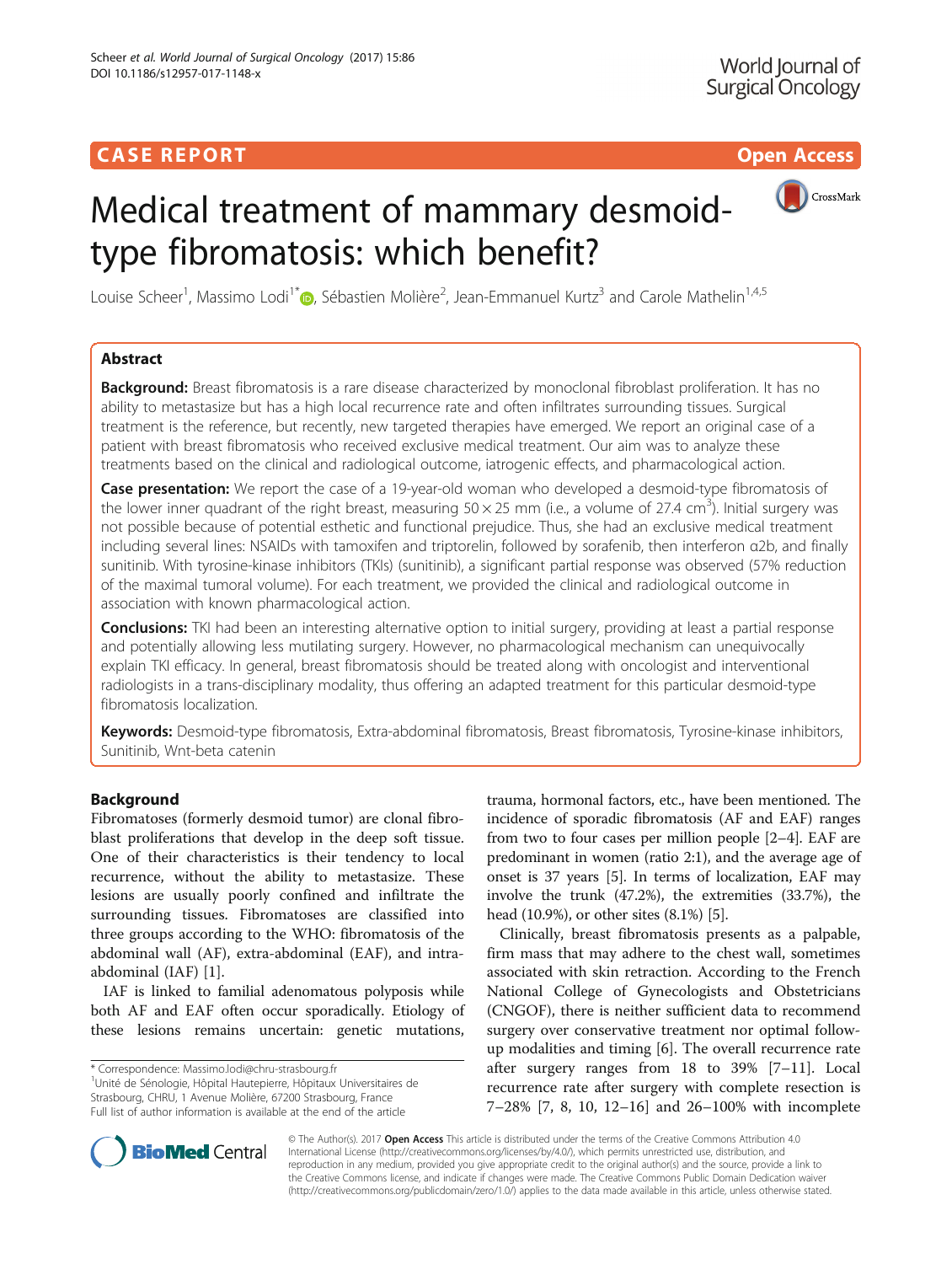<span id="page-1-0"></span>resection [[7, 8](#page-4-0), [10](#page-4-0), [13, 14](#page-5-0)]. Moreover, surgery may have functional and esthetic consequences.

Before 2000, most breast fibromatoses were surgically removed. Better understanding of the biology of these tumors and the introduction of new drugs (sunitinib (Sutent®), sorafenib (Nexavar®)) have enabled the development of medical protocols using targeted therapies. Few clinical studies evaluated targeted therapies efficacy in EAF; consequently nowadays, no guidelines are available.

We report an original case of a patient with breast fibromatosis who received exclusive medical treatment. Our aim was to analyze these treatments based on the clinical and radiological outcome, iatrogenic effects, and pharmacological action, as an alternative to initial surgery.

## Case presentation

In October 2012 at the age of 19, Ms. L.E., nulliparous, with no previous medical history, was examined for breast pain and lump in the lower inner quadrant of the right breast. She reported that the mass appeared in

2009 and has slowly grown in size. Clinical examination confirmed the presence of a hard, ill-defined mass involving the pectoral muscle, associated with skin retraction. There was no suspicious axillary node.

Mammography and breast ultrasound revealed a heterogeneous, partially well-limited mass. MRI confirmed the presence of a mass infiltrating the lower part of the major pectoralis muscle, measuring  $50 \times 25$  mm in size and  $27.4 \text{ cm}^3$  in volume (Fig. 1a).

Core needle biopsy sample analysis showed proliferation of fibroblastic-like and/or myofibroblastic-like spindle cells, arranged in moderately rich collagen-dense arrays. Mitosis was rare. The proliferation included striated muscle fibers. There was no necrosis. Immunohistochemical analysis showed negativity of anti-pan keratin antibodies, estrogen receptors (ER), protein S100, CD34, calretinin, CD117, and p53. Some cells were expressing smooth muscle  $\alpha$ -actin, and nuclear staining with anti β-catenin antibody was noted. Ki67 was estimated at 5%. These results confirmed the diagnosis of



Fig. 1 Tumor evolution on MRI. a-c MRIs during tamoxifen + arthrocine association (tumoral volume respectively 27.4, 27.1, and 30.4 cm<sup>3</sup>). d-f MRIs during sorafenib (tumoral volume respectively 24.7, 26.5, and 25.6 cm<sup>3</sup>). g MRI during IFN (tumoral volume 26.4 cm<sup>3</sup>). h, i MRIs during sunitinib (tumoral volumes respectively 15.3 and 13.2  $\text{cm}^3$ )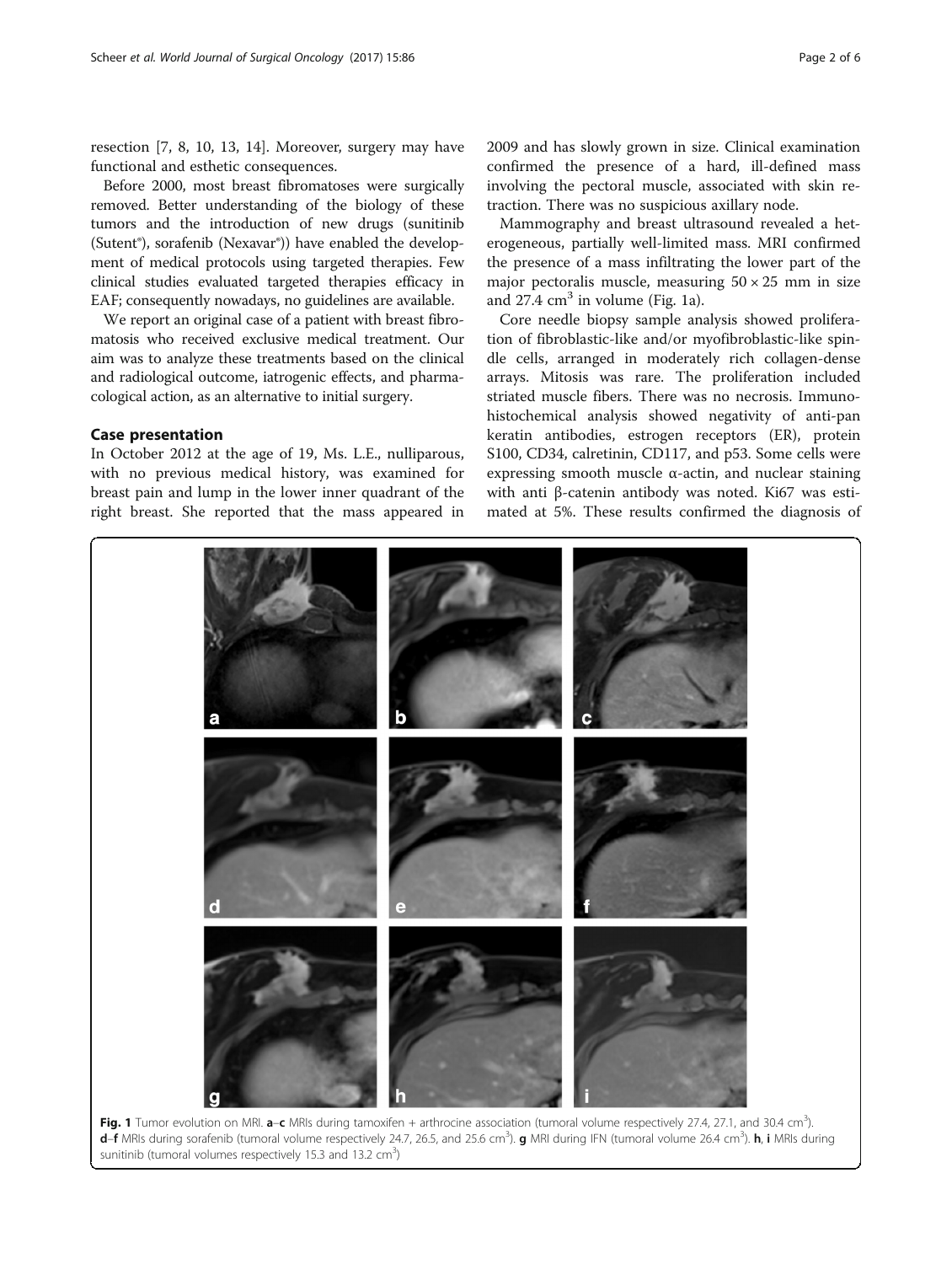breast fibromatosis. After multidisciplinary discussion, we opted for an initial medical treatment, because the depth of muscular involvement increased esthetic and functional risks of surgery.

As a first-line treatment, the patient received nonsteroidal anti-inflammatory drugs (NSAID; arthrocine, 200 mg orally per day) plus tamoxifen (40 mg orally daily), under cover of a GnRH agonist (long-acting triptorelin 3.75-mg intramuscular injection every 28 days), to prevent the risk of ovarian cysts linked to tamoxifen. In the months following the initiation of treatment, stabilization of tumoral volume and decrease in skin retraction were observed. Breast MRI at 5 months showed stable tumoral size (volume  $27.1 \text{ cm}^3$ , Fig. [1b](#page-1-0)). The same treatment was pursued until disease progression at 9 months (volume 30.4 cm<sup>3</sup>, Fig. [1c](#page-1-0)) and was then replaced by a tyrosine-kinase inhibitor (sorafenib, 400 mg per day orally). After 10 days, the daily dose of sorafenib was reduced to 200 mg due to a grade 2–3 palmoplantar erythrodysesthesia. After 4 months of sorafenib, both clinical examination and MRI showed significant de-crease in tumor volume (24.7 cm<sup>3</sup>, Fig. [1d](#page-1-0)). Sustained response was still obtained at 1 year of treatment (volume  $26.5 \text{ cm}^3$ , Fig. [1e](#page-1-0)). At 1.5 years due to cutaneous toxicity and tumor stagnation (volume  $25.6 \text{ cm}^3$ , Fig. [1f](#page-1-0)), sorafenib was replaced by interferon  $\alpha$ 2b (five subcutaneous injections of 6 million IU per week). Due to severe asthenia and tumor progression at the MRI 3 months after (volume 26.4 cm<sup>3</sup>, Fig. [1g\)](#page-1-0), interferon was stopped. Sunitinib (25 mg a day) was then introduced, but cutaneous toxicity associated with constipation, led to intermittent administration during periods of 10 to 15 days to decrease toxicity. Eight months later, MRI tumor volume was  $15.3 \text{ cm}^3$  (Fig. [1h](#page-1-0)) and  $13.2 \text{ cm}^3$  at 13 months (decrease of 57% compared with the maximum tumoral volume, Fig. [1i\)](#page-1-0). Currently, the patient is receiving the same treatment, but side effects similar to

those previously observed impair the quality of her life (Table 1). Therefore, and because the patient is now planning a pregnancy, removal by surgery or cryotherapy is now being considered.

## **Discussion**

It is accepted that surgery is still the standard of care for mammary fibromatosis, and wide local excision is recommended. Alternative treatments, such as radiotherapy, are usually proposed for patients experiencing multiple recurrences [\[17\]](#page-5-0). Radiotherapy can lead to growth arrest but side effects such as pain, limb edema, and skin toxicity can appear. Because of our patient's young age and the potential adverse effects, we decided that radiotherapy was not indicated as a first-line treatment. The exclusive medical treatment that our patient underwent allowed reduction of more than half of the volume of the tumor. Clinical efficacy, side effects, and pharmacological mechanisms of breast fibromatosis medical treatment are discussed below.

Hormone therapy with tamoxifen and GnRH analogs failed to show any antitumoral activity in our case. Some studies have indicated a beneficial effect of tamoxifen either alone [[18](#page-5-0)–[21](#page-5-0)] or in combination with NSAIDs [[22, 23\]](#page-5-0) in non-mammary EAF. Mammary fibromatosis usually do not express ER [\[24](#page-5-0)]. However, one case report of a patient with breast fibromatosis, negative for hormone receptors (estrogen and progesterone), showed a significant decrease in tumor size with tamoxifen at a daily dose of 20 mg for 14 months [[25\]](#page-5-0). In this case, the beneficial effect of tamoxifen was attributed to direct cytotoxic effect or inhibition of the Wnt/β-catenin pathway.

NSAID action is related to the Wnt/β-catenin pathway, via cyclooxygenase-2 (COX-2). In our case, immunohistology study showed intranuclear accumulation of

Table 1 Tumor size evolution on breast MRI

| LUMIL LIULIUI JEU UVULUULI ULI DIUUJU IVII I |                           |                                   |                            |                                  |                                                                    |
|----------------------------------------------|---------------------------|-----------------------------------|----------------------------|----------------------------------|--------------------------------------------------------------------|
| IRM date                                     | Tumoral size (mm) max/min | Tumoral volume (cm <sup>3</sup> ) | Evolution <sup>a</sup> (%) | Medical treatment period/drug(s) |                                                                    |
| 26/10/12                                     | $50 \times 25$            | 27.4                              | 90.1                       | 22/11/2012-02/07/2013            | Tamoxifen 40 mg/day + arthrocine<br>200 mg/day                     |
| 18/03/13                                     | $50 \times 25$            | 27.1                              | 89.1                       |                                  |                                                                    |
| 18/06/13                                     | $54 \times 26$            | 30.4                              | 100.0                      |                                  |                                                                    |
| 28/11/13                                     | $51 \times 18$            | 24.7                              | 81.3                       | 02/07/2013-05/09/2013            | Sorafenib 400 mg/day                                               |
| 27/06/14                                     | $50 \times 22$            | 26.5                              | 87.2                       | 05/09/2013-15/01/2015            | Sorafenib 200 mg/day                                               |
| 12/12/14                                     | $49 \times 21$            | 25.6                              | 84.2                       |                                  |                                                                    |
| 21/04/15                                     | $49 \times 23$            | 26.4                              | 86.9                       | 15/01/2015-09/03/2015            | Interferon $a2b$ 5 $\times$ 6 10 <sup>6</sup> UI/week              |
|                                              |                           |                                   |                            | 09/03/2015-20/05/2015            | Interferon $a2b.5 \times 610^6$<br>UI/week + arthrocine 200 mg/day |
| 14/01/16                                     | $32 \times 21$            | 15.3                              | 50.3                       | 30/05/2015-now                   | Sunitinib 25 mg/day by periods<br>of 10 to 15 days                 |
| 01/07/16                                     | $31 \times 18$            | 13.2                              | 43.4                       |                                  |                                                                    |

<sup>a</sup>Tumoral volume evolution compared to the maximal tumoral volume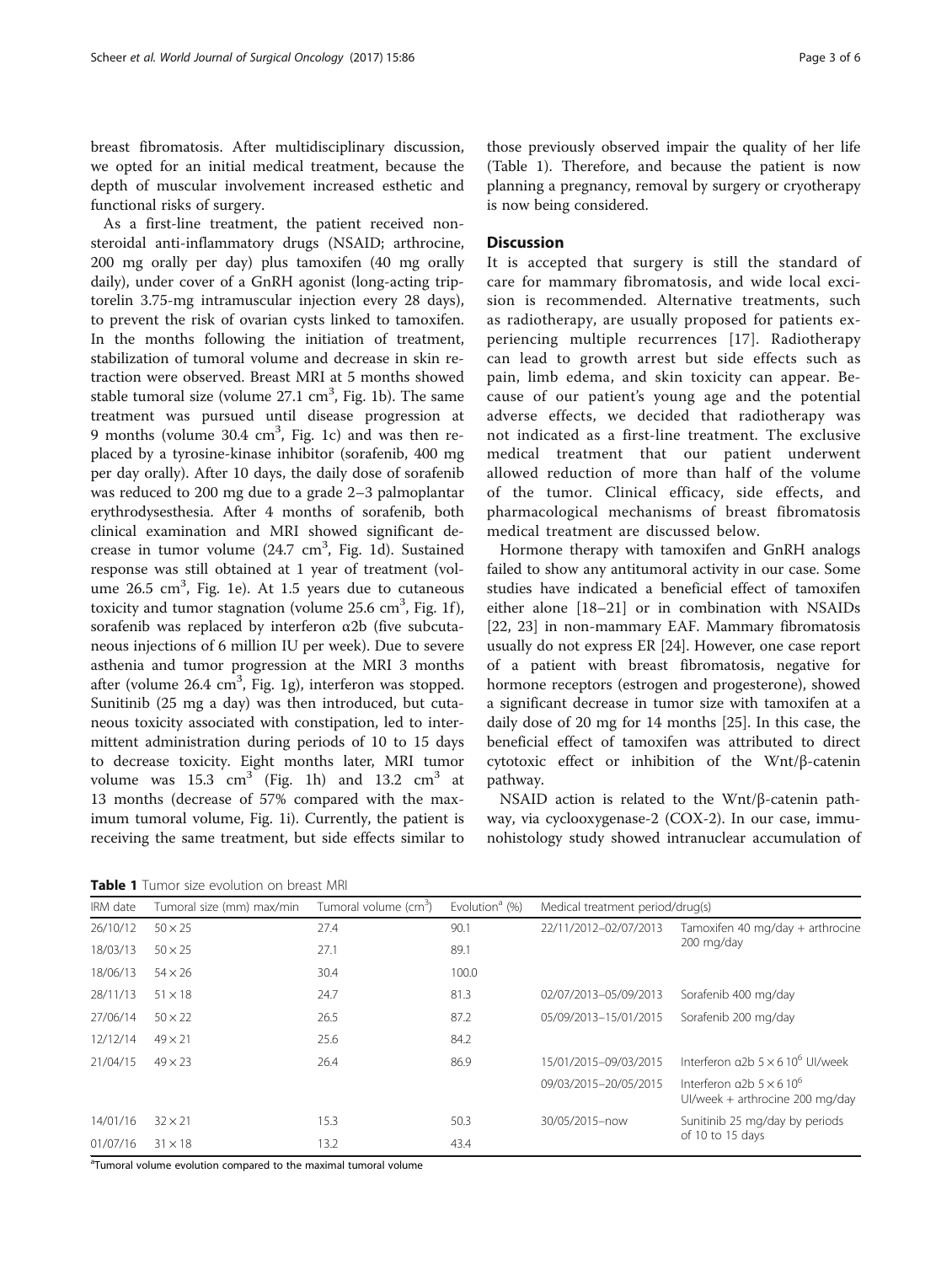β-catenin, which may be present in up to 82% of breast fibromatosis [\[26\]](#page-5-0). The Wnt signaling pathway involving β-catenin as co-activator plays a major role in the pathophysiology of fibromatosis. Mutations in the CTNNB1 gene, encoding for the β-catenin, have been reported in the EAF in up to 75% of the cases (in a study involving 145 patients) [\[27](#page-5-0)]. In healthy cells, Wnt proteins bind to a receptor complex consisting of Fz and LRP6 (lowdensity lipoprotein receptor-related protein 6) proteins. This binding is regulated by the LRP6 phosphorylation by two kinases, GSK3 and CK1γ. At rest, these two kinases phosphorylate β-catenin, leading to its ubiquitylation and destruction by the proteasome [[28\]](#page-5-0). Mutations of β-catenin in tumoral cells may prevent this phosphorylation, leading to β-catenin accumulation and translocation to the nucleus to activate transcription of target genes, in particular the one of COX-2 [[29\]](#page-5-0). COX-2 promotes tumor growth (inhibition of apoptosis, stimulation of angiogenesis, migration, and cell proliferation) by increasing the expression of growth factors [\[29](#page-5-0)]. Use of NSAIDs, which are COX-1 and 2 non-selective inhibitors, is based on this rational. In addition, one study suggests that COX-2 is involved in the painful symptoms of fibromatosis, via its secretion by mast cells of the microenvironment, which may explain the clinical benefits of NSAIDs [[30](#page-5-0)]. However, in our case, the treatment with tamoxifen and arthrocine did not allow a reduction in tumoral volume.

Interferons (IFNs) are cytokines secreted by leukocytes (IFN-α) and fibroblasts (IFN-β). Once bound to their receptor (IFNAR-1), they activate in particular the JAK/ STAT pathway that regulates expression of response genes having antiproliferative functions. Several cases of complete remission upon treatment with IFN-α have been reported in patients affected by limbs [\[31](#page-5-0), [32\]](#page-5-0) and pelvic [\[33\]](#page-5-0) fibromatosis. Partial response has been observed in a patient with temporal fossa [\[34](#page-5-0)] and foot [[35\]](#page-5-0) fibromatosis. A study showed that IFN signaling is regulated by the β-catenin pathway [\[36\]](#page-5-0). IFN-α therapy did not allow tumoral response, which may be explained by experimental evidence. According to Tjandra et al., IFN may decrease the proliferation of fibromatosis tumor cells, but do not affect tumoral stem cells, which may increase their proportion in the tumor. These stem cells are resistant to IFN, which could also explain the resistance to treatment [\[36](#page-5-0)]. Moreover, IFN-induced asthenia and daily subcutaneous administration may limit treatment observance.

Tyrosine-kinase inhibitors (TKIs) interact competitively with adenosine triphosphate to block phosphorylation of the intracellular tyrosine-kinase sites. The use of TKI is based on the overexpression of target proteins in tumors and their stroma. PDGFR is a receptor of the tyrosinekinase family. After activation by its ligand (PDGF), it

dimerizes and initiates a signaling cascade involving in particular the PI3K pathway, resulting in proliferation and cell differentiation. Vascular endothelial growth factor receptor (VEGFR), another tyrosine-kinase receptor, is a key pro-angiogenic factor. Type 1, 2, and 3 VEGFR are located on endothelial cells, and when activated, they cause the migration and proliferation of these cells. Protooncogene C-Kit (CD117), which belongs to the same family, links the stem cell growth factor and is a therapeutic target as well.

Several TKIs are available, and imatinib (Gleevec®) is the most commonly used in fibromatosis. It targets C-Kit, PDGF, and Bcr-Abl. Imatinib was not used in our case because it was reported as resistance phenomena [[37\]](#page-5-0). Sorafenib (Nexavar<sup>®</sup>) is a multiple inhibitor of tyrosine kinase (C-Kit, PDGFR-β, VEGFR2-3). It can be administered orally. In a clinical study including 26 patients with fibromatosis (IAF and EAF, including six patients with a location in the trunk or chest), sorafenib was administered at a daily dose of 400 mg and showed benefits both clinically (6 months, improvement of symptoms) and radiologically (tumor stabilization or partial response) [[38](#page-5-0)]. Based on these data, sorafenib treatment was pursued during 18 months. However, due to digestive and cutaneous adverse effects and tumor stagnation, sorafenib was replaced with sunitinib (Sutent®), another TKI (VEGFR, PDGFR, Kit, FLT3). A phase II clinical study has evaluated the effects of sunitinib in EAF and IAF. Of 19 patients, five had trunk fibromatosis: for an average treatment duration of 9.6 months, tumor progression was observed in one patient, stability in two patients, and partial response in one patient (one patient was not assessed) [[39](#page-5-0)]. In our case, sunitinib was the only treatment that resulted in a significant partial response since a 50% and then 57% decrease in tumoral volume was observed since the introduction of this treatment, whereas the previous treatments failed to demonstrate tumor regression.

Our patient is now asking about a potential pregnancy. Breast fibromatosis affect young women, and pregnancy is a particularly problematic issue. A study of Fiore et al., including 92 pregnant patients suffering from fibromatosis, showed that in 48% of cases, the onset of fibromatosis was related to pregnancy: the diagnosis was made either during pregnancy or 6 months after childbirth. Otherwise, 52% of the patients already had a history of fibromatosis, which was either clinically evident during pregnancy or had appeared before but already treated. The risk of tumor progression is high during or after pregnancy, even for patients already treated [[40\]](#page-5-0). Our patient is now aged 23. Sorafenib and sunitinib should not be used during pregnancy unless "absolutely necessary." Animal studies have shown that they have teratogenic effects [\[41](#page-5-0), [42\]](#page-5-0). To our knowledge, there are no reported cases of use of these substances in pregnant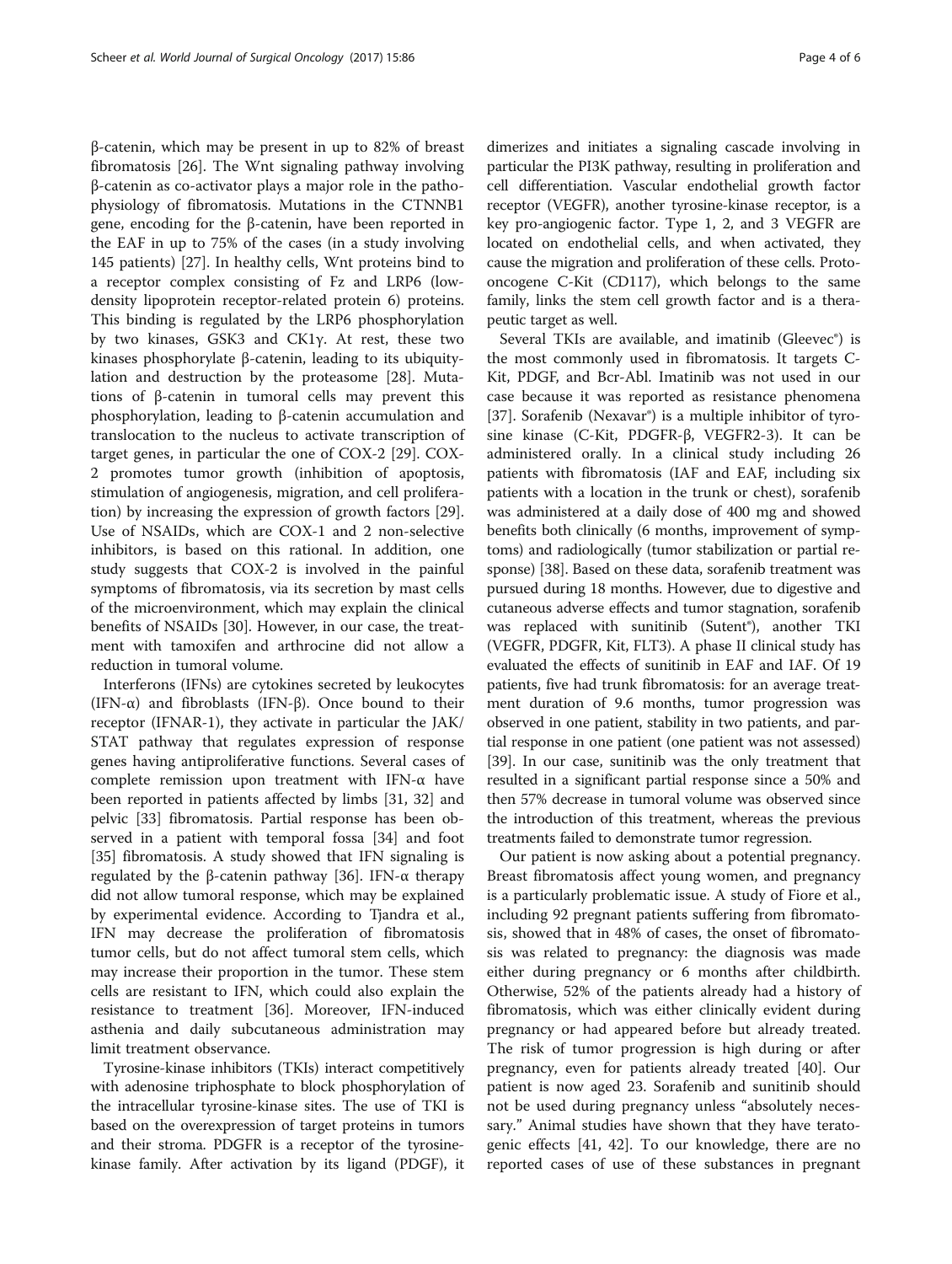<span id="page-4-0"></span>women. However, studies have shown an effect of imatinib on pregnancy: on 125 pregnancies occurred during treatment, 12 fetal malformations were observed, including three of a presumed specific pattern combining exomphalos to kidney and vertebral anomalies. Spontaneous miscarriage was observed in 18 women [[43\]](#page-5-0). Other studies have shown meningocele [[44](#page-5-0)], minor defects such as clinodactyly [\[45\]](#page-5-0), and intrauterine growth restriction [\[46](#page-5-0)]. As our patient is now planning a pregnancy and the tumoral volume has reduced, we are currently considering stopping sunitinib and a resection of the tumor.

## Conclusions

As shown in our patient, medical treatments have heterogeneous efficacy. Targeted therapies may be a serious option to consider, especially when surgery is considered as high risk, thus leading to a less extensive surgery and a better functional and esthetic result. However, no pharmacological mechanism can unequivocally explain TKI's efficacy. Besides medical treatments, other therapies are in development, such as cryotherapy. A transdisciplinary approach is essential when dealing with desmoid-type mammary fibromatosis, joining targeted therapies to surgery/cryotherapy.

#### Abbreviations

AF: Abdominal fibromatosis; CD: Cluster of differentiation; CK1γ: Casein Kinase 1 gamma; CNGOF: Collège National des Gynécologues Obstétriciens de France; COX: Cyclooxygenase; CTNNB1: Catenin Beta 1 gene; EAF: Extraabdominal fibromatosis; ERs: Estrogen receptors; FLT3: Fms-like tyrosine kinase 3; GSK3: Glycogen synthase kinase 3; IFN: Interferon; IFNAR-1: Interferon-α/β receptor 1; JAK/STAT: Janus kinase/signal transducer and activator of transcription; LRP6: Low-density lipoprotein receptor-related protein 6; MRI: Magnetic resonance imaging; NSAIDs: Non-steroidal antiinflammatory drugs; PDGFR: Platelet-derived growth factor (receptor); PI3K: Phosphatidylinositol-4,5-bisphosphate 3-kinase; TKIs: Tyrosine-kinase inhibitors; VEGFR: Vascular endothelial growth factor (receptor); WHO: World Health Organization; IAF: Intra-abdominal fibromatosis

#### Acknowledgements

We are thankful to the patient for her cooperation which was of utmost importance in the study.

#### Funding

No specific funding was received for this work.

#### Availability of data and materials

The authors do not wish to share their data; they respect the patient's rights to privacy and to protect her identity. Raw data regarding our patient is in her admission file, a file that is strictly confidential, without the possibility of publishing raw data from it.

#### Authors' contributions

LS and ML made the pharmacological analysis and the literature research and wrote the initial draft. SM performed the MRI synthesis and the tumoral size evolution. JEK is responsible of the medical treatment. CM directed the study. All authors have read and approved the final manuscript.

#### Competing interests

The authors declare that they have no competing interests.

#### Consent for publication

Written informed consent was obtained from the patient for publication of this case report and any accompanying images.

#### Ethics approval and consent to participate

The study was approved by the Establishment Ethic Committee, and written consent was given by the patient.

### Publisher's Note

Springer Nature remains neutral with regard to jurisdictional claims in published maps and institutional affiliations.

#### Author details

1 Unité de Sénologie, Hôpital Hautepierre, Hôpitaux Universitaires de Strasbourg, CHRU, 1 Avenue Molière, 67200 Strasbourg, France. <sup>2</sup>Unité d'Imagerie de la Femme, Hôpital Hautepierre, Hôpitaux Universitaires de Strasbourg, CHRU, 1 Avenue Molière, 67200 Strasbourg, France. <sup>3</sup>Service d'Oncologie, Hôpital Hautepierre, Hôpitaux Universitaires de Strasbourg, CHRU, 1 Avenue Molière, 67200 Strasbourg, France. <sup>4</sup>Institut de génétique et de biologie moléculaire et cellulaire, IGBMC - CNRS UMR 7104, INSERM U964, Université de Strasbourg, Illkirch, France. <sup>5</sup>Centre Hospitalier de Sarrebourg Rue des Roses, 57400 Sarrebourg, France.

#### Received: 14 January 2017 Accepted: 2 April 2017 Published online: 18 April 2017

#### References

- 1. Fletcher CDM, Bridge JA, Hogendoorn P, Mertens F. WHO classification of tumours of soft tissue and bone (IARC WHO classification of tumours). 4th ed. 2013.
- 2. Nieuwenhuis MH, Casparie M, Mathus-Vliegen LM, Dekkers OM, Hogendoorn PC, Vasen HF. A nation-wide study comparing sporadic and familial adenomatous polyposis-related desmoid-type fibromatoses. Int J Cancer. 2011;129:256–61.
- 3. Reitamo JJ, Scheinin TM, Hayry P. The desmoid syndrome. New aspects in the cause, pathogenesis and treatment of the desmoid tumor. Am J Surg. 1986;151:230–7.
- 4. Kasper B, Strobel P, Hohenberger P. Desmoid tumors: clinical features and treatment options for advanced disease. Oncologist. 2011;16:682–93.
- 5. van Broekhoven DL, Grunhagen DJ, den Bakker MA, van Dalen T, Verhoef C. Time trends in the incidence and treatment of extra-abdominal and abdominal aggressive fibromatosis: a population-based study. Ann Surg Oncol. 2015;22:2817–23.
- 6. Lavoue V, Fritel X, Antoine M, Beltjens F, Bendifallah S, Boisserie-Lacroix M, Boulanger L, Canlorbe G, Catteau-Jonard S, Chabbert-Buffet N, et al. [Benign breast tumors: recommendations of College National des Gynecologues Obstetriciens Francais (CNGOF)—short text]. J Gynecol Obstet Biol Reprod (Paris). 2015;44:1049–64.
- 7. Nuyttens JJ, Rust PF, Thomas Jr CR, Turrisi 3rd AT. Surgery versus radiation therapy for patients with aggressive fibromatosis or desmoid tumors: a comparative review of 22 articles. Cancer. 2000;88:1517–23.
- 8. Abbas AE, Deschamps C, Cassivi SD, Nichols 3rd FC, Allen MS, Schleck CD, Pairolero PC. Chest-wall desmoid tumors: results of surgical intervention. Ann Thorac Surg. 2004;78:1219–23. discussion 1219–1223.
- 9. Merchant NB, Lewis JJ, Woodruff JM, Leung DH, Brennan MF. Extremity and trunk desmoid tumors: a multifactorial analysis of outcome. Cancer. 1999;86: 2045–52.
- 10. He XD, Zhang YB, Wang L, Tian ML, Liu W, Qu Q, Li BL, Hong T, Li NC, Na YQ. Prognostic factors for the recurrence of sporadic desmoid-type fibromatosis after macroscopically complete resection: analysis of 114 patients at a single institution. Eur J Surg Oncol. 2015;41:1013–9.
- 11. Eastley N, Aujla R, Silk R, Richards CJ, McCulloch TA, Esler CP, Ashford RU. Extra-abdominal desmoid fibromatosis—a sarcoma unit review of practice, long term recurrence rates and survival. Eur J Surg Oncol. 2014;40:1125–30.
- 12. Colombo C, Miceli R, Lazar AJ, Perrone F, Pollock RE, Le Cesne A, Hartgrink HH, Cleton-Jansen AM, Domont J, Bovee JV, et al. CTNNB1 45F mutation is a molecular prognosticator of increased postoperative primary desmoid tumor recurrence: an independent, multicenter validation study. Cancer. 2013;119:3696–702.